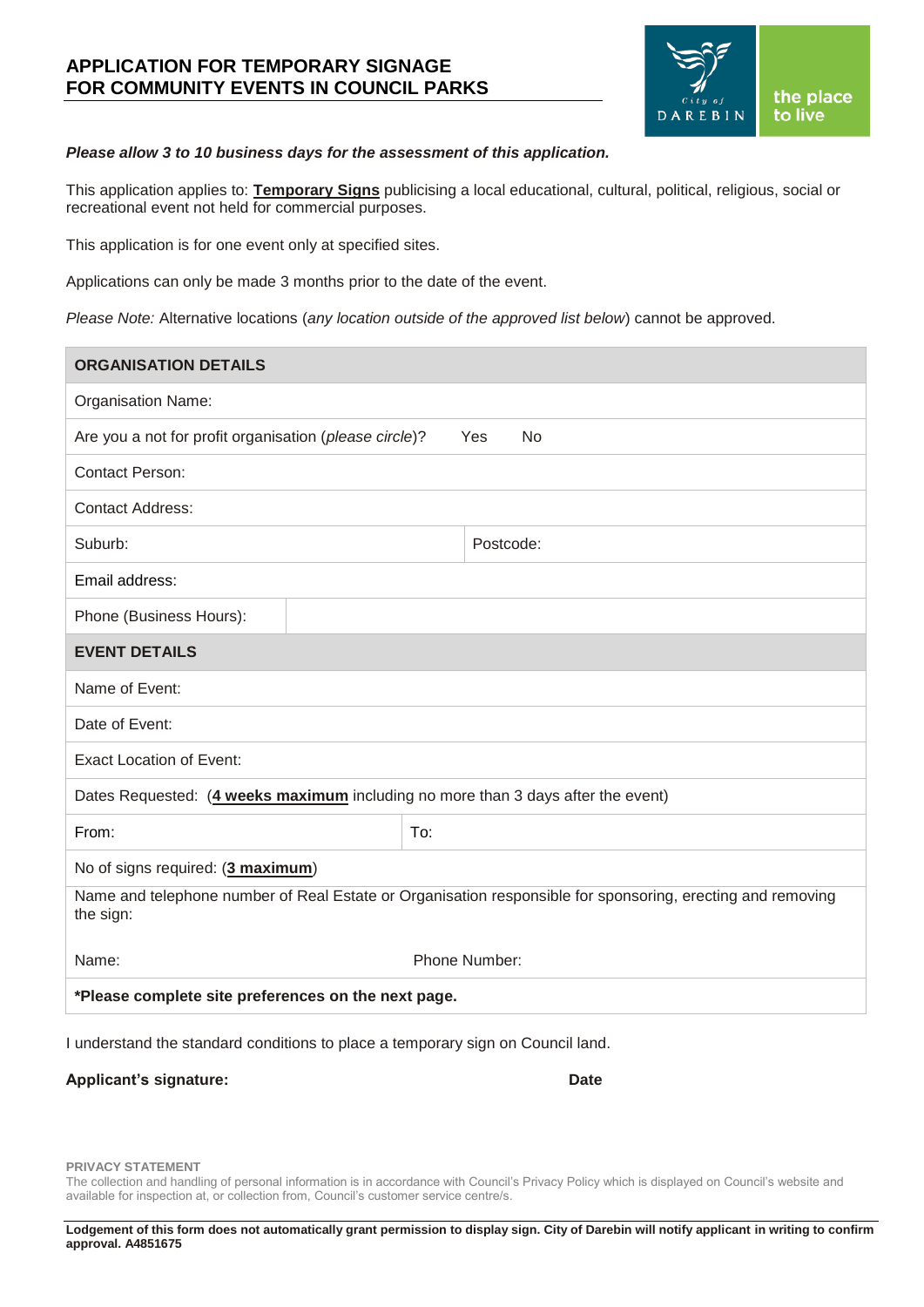

### **From the table below:**

- Up to 3 locations may be granted to each applicant, if available.
- Please nominate 6 preferred locations from the approved location list below, in order of preference.
- If location preferences are not available then next available choices will be selected.

*Please Note: Location preferences are not guaranteed. Availability will dictate location options, if any.*

| <b>SITE PREFERENCES</b>     |                           |                                             |                                                |
|-----------------------------|---------------------------|---------------------------------------------|------------------------------------------------|
| <b>Map</b><br><b>Number</b> | <b>Park/Reserve</b>       | <b>Location of Sign</b>                     | <b>Number</b><br><b>Preferences</b><br>$1 - 6$ |
| $\mathbf{1}$                | C.T. Barling Reserve      | Facing Plenty Rd, Reservoir                 |                                                |
| $\overline{2}$              | <b>Batman Park</b>        | Cnr Arthurton Rd & St Georges Rd, Northcote |                                                |
| 3                           | Grovesland Reserve        | Merri Pde facing St Georges Rd, Northcote   |                                                |
| 4                           | Newman Reserve            | Cnr Oakover Rd & St Georges Rd, Preston     |                                                |
| 5                           | H.L.T. Oulten Reserve     | Facing Bell St, Preston                     |                                                |
| 6                           | J.S. Grey Reserve         | Cnr Gilbert Rd & Regent St, Reservoir       |                                                |
| $\overline{7}$              | <b>Edwardes Lake Park</b> | Cnr Griffiths St & Edwardes St, Reservoir   |                                                |
| 8                           | J.E. Moore Park           | Cnr Gilbert Rd & Henty St, Reservoir        |                                                |
| 9                           | L.E. Cotchin Reserve      | Cnr Davidson St & Hughes Pde, Reservoir     |                                                |
| 10                          | All Nations Park (1)      | Facing Dennis St, Northcote                 |                                                |
| 11                          | All Nations Park (2)      | Facing Separation St, Northcote             |                                                |
| 12                          | Preston City Oval         | Facing Gower St, Preston                    |                                                |
| 13                          | W.R. Ruthven V.C. Reserve | Cnr Malpas St & facing Albert St, Preston   |                                                |
| 14                          | G.E. Robinson Park        | Facing High St, Reservoir                   |                                                |
| 15                          | J.C. Donath Reserve East  | Cnr Cheddar Rd. & Harmer St, Reservoir      |                                                |

### **Please ensure the following items are included when submitting your application:-**

*Failure to supply the following documentation can delay processing times*

- □ Completed and signed application form
- Current Insurance 'Certificate of Currency' with a minimum of \$20 million dollars indemnity *(This must be supplied per application)*
- A copy of the board artwork (*Page over for details*)

Please send completed application and supporting documentation to:

**By Email: By Mail:** Leisure Services Officer **Recreation & Libraries** Recreation & Libraries **Leisure Services Officer** [leisure@darebin.vic.gov.au](mailto:leisure@darebin.vic.gov.au) Darebin City Council

PO Box 91 Preston VIC 3072